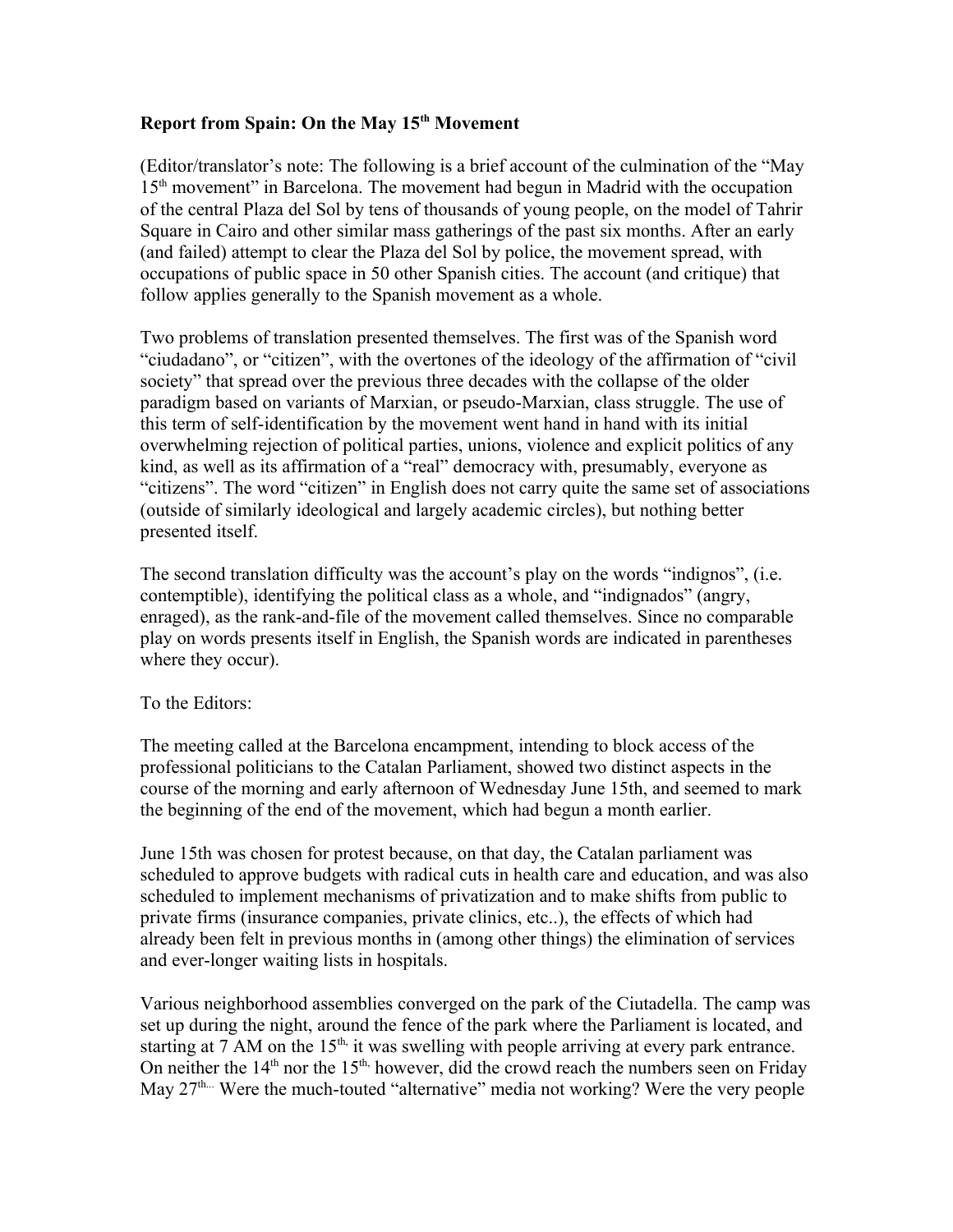who had called the demo themselves frightened, since disrupting parliamentary activity is a felony, with prison sentences of several years?

Whatever the case, the demonstrators (3,000?) were numerous enough to force the MPs to enter the park, huddled behind lines of police and jeered by the crowd, while the President of the Generalitat, the Minister of Interior, and more than thirty MPs had to arrive by a makeshift helicopter airlift.

Naturally, this made this contemptible grouping (" los indignos") indignant in turn. After all, people accustomed to making their own personal use of public assets and to making instrumental use of democracy in the defense of their caste interests, could not swallow this humiliation. On this point, there was unanimity among fascists, xenophobes, apologists for the central government in Madrid, Catalan nationalists of different shades, leftists, environmentalists and parvenus of every stripe, ensconced one and all in Parliament. The unanimous statement they issued showed democracy to be explicitly the alibi of people who are conscious accomplices of the ongoing kleptocratic degeneration of the administration of public life. The MPs showed the same consensus in their shameful passivity when faced with the offensive presence of Felix Millet, well-known swindler of public funds and generous benefactor of the Catalan cultural and political elite, who appeared before this same parliament with a haughty silence and a smile of contempt.

The media of mass intoxication set aside their condescending paternalism in portraying, to that point, the May 15 movement, and thereafter set about their task of misrepresenting and criminalizing. Starting at noon that very same Wednesday, they tried to sow division among the demonstrators, resorting to their usual stratagems, distinguishing between "violent" and "peaceful" people, and spreading messages against violent people on twitter, etc; they did all this with the aim of diverting-- and distorting- attention to the well-worn topic of violence. One spokesman for the Ministry of the Interior, in a further demonstration of his ineptitude and crass bad faith, characterized the gathering at the park as "urban guerrilla warfare".

Nonetheless, that Wednesday morning indeed threatened to draw a red line, (as the indignant (indignado) president of the Generalitat put it). That was the red line separating the representatives of the kleptocratic system, protected by thugs with privileged labor contracts, from the people literally thrown into the street, homeless, diminished in their rights (health, education, employment, pensions) and having no other recourse than to throw their bodies against the armed violence of the state; it was a red line, finally, showing the isolation of a political caste more and more deeply entrenched in its own inanity.

Did the "Citizens" Desert?

Although the morning passed without incident, apart from those organized by the Ministry of the Interior and by the media of intimidation, the threats by President Mas at noon on Wednesday, announcing that he would unleash his guards against the protesters,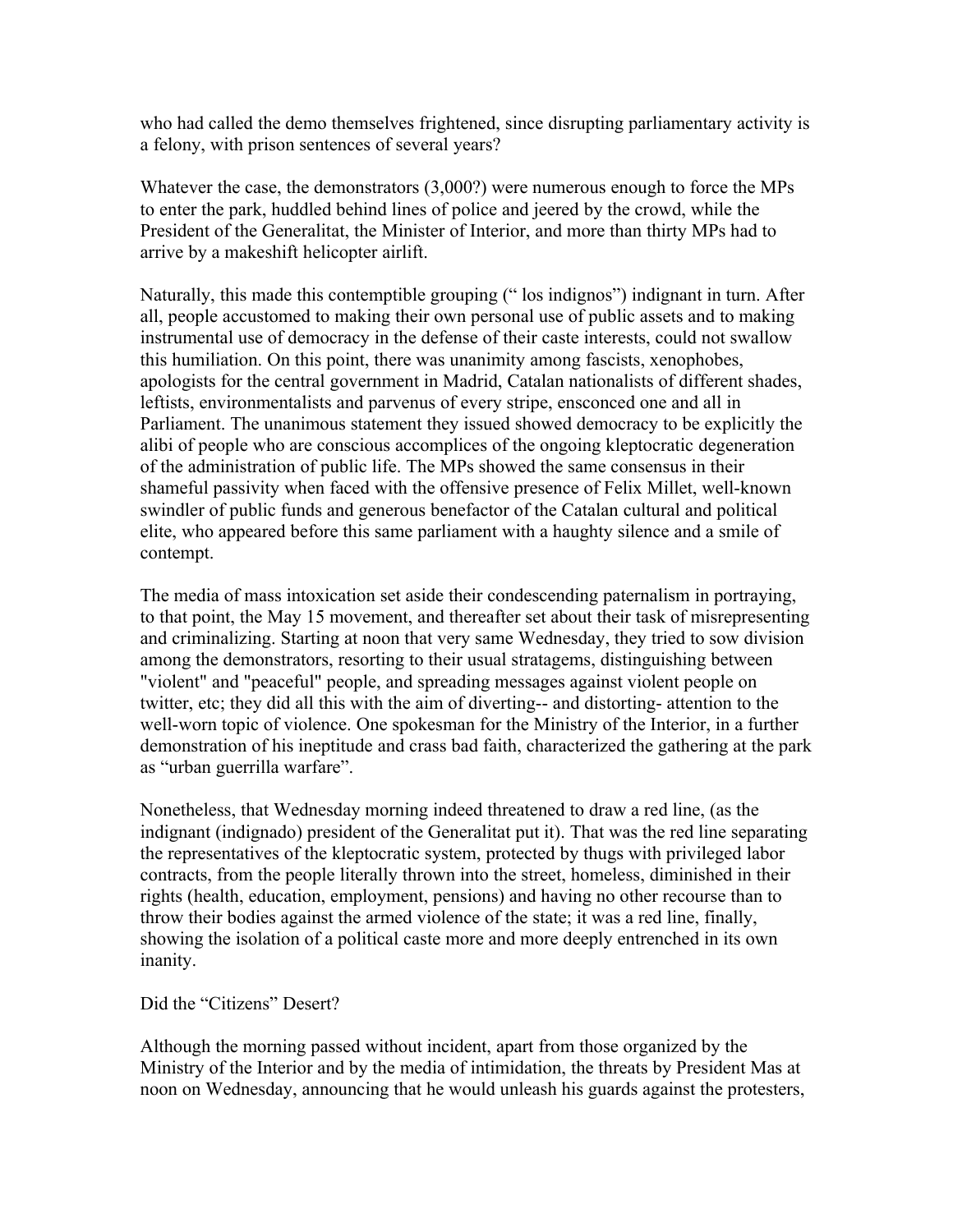seem to have had their effect on the self-described "pacifists." The meeting of the afternoon, where unions, neighborhood organizations (also present in the morning, but without much enthusiasm) and other associations of so-called civil society had promised to attend, was notably short of people. Where were the health care workers, who had been in the streets a few weeks earlier, and who had been so active against the cuts? Where were the "combative" trade unionists, now that the central government, the previous week, had approved new rules severely undermining the framework of industrial relations? It is difficult to escape the feeling that the "enraged" (indignados) had played politics and had, again, left in the lurch those people really expressing their outrage (indignacion) in front of Parliament.

One does not have to fall into conspiratorial paranoia to suspect that there was a sotto voce "disassembly" underfoot to isolate the supposedly "violent" people from the pacifists. Although the mass meeting in front of Parliament was supposed to be an all-day affair, *the self-proclaimed "pacifists" called a meeting at noon on Wednesday, with very few people in attendance, canceling the afternoon part of the demo, and in a clear maneuver aimed at sowing disarray*, urged the people in the Ciutadella to head for the la Placa Sant Jaume. Was this some incoherence of the spontaneous movement, or was it a maneuver of those "citizen" ideologues embedded in the movement itself, trying to abort it at a time when the May 15 movement was showing more and more outrage (indignacion)? Whatever the case, it amounted to capitulating to the blackmail of the criminalization being touted by the government-media apparatus.

It would not, therefore, be off the mark to conclude that the dominant component of the mobilization beginning on May 15 was, as intimated previously, a symptom of the proletarianization of the middle class, as well as an accurate expression of its political dimension and its limited capacity to counter that trend. It showed the political inconsistency of a social movement based on a wrong-headed pacifism which fell into the trap of the media's spectacular dichotomy between violence and pacifism, and whose no less ambiguous talk of democratic regeneration was recuperated by those same representative bodies the movement initially seemed to denounce. When things reached this point, the riff-raff of the political class (los indignos) had defeated the enraged people in the movement (los indignados).

The May 15 movement will, therefore, go down as one more episode in the process of social decomposition, an episode whose massive presence on the streets rattled the cages of those who administer the increasingly fragile capitalist socioeconomic order. We must therefore focus our attention on what happens in the street and not on the TV or computer screen (the solidarity movements of residents against evictions and resistance occurring at the grassroots level of society are some examples).

The lived experience of the past month suggests that the experience of political conflict of the people who unleashed the May 15 mobilization is predominantly intellectual, academic, ethical, and ideological, i.e. an experience specific to those generations who lived with the illusion of economic expansion under the hegemony of finance capital over the last two decades, and who are puzzled by its collapse. These generations had